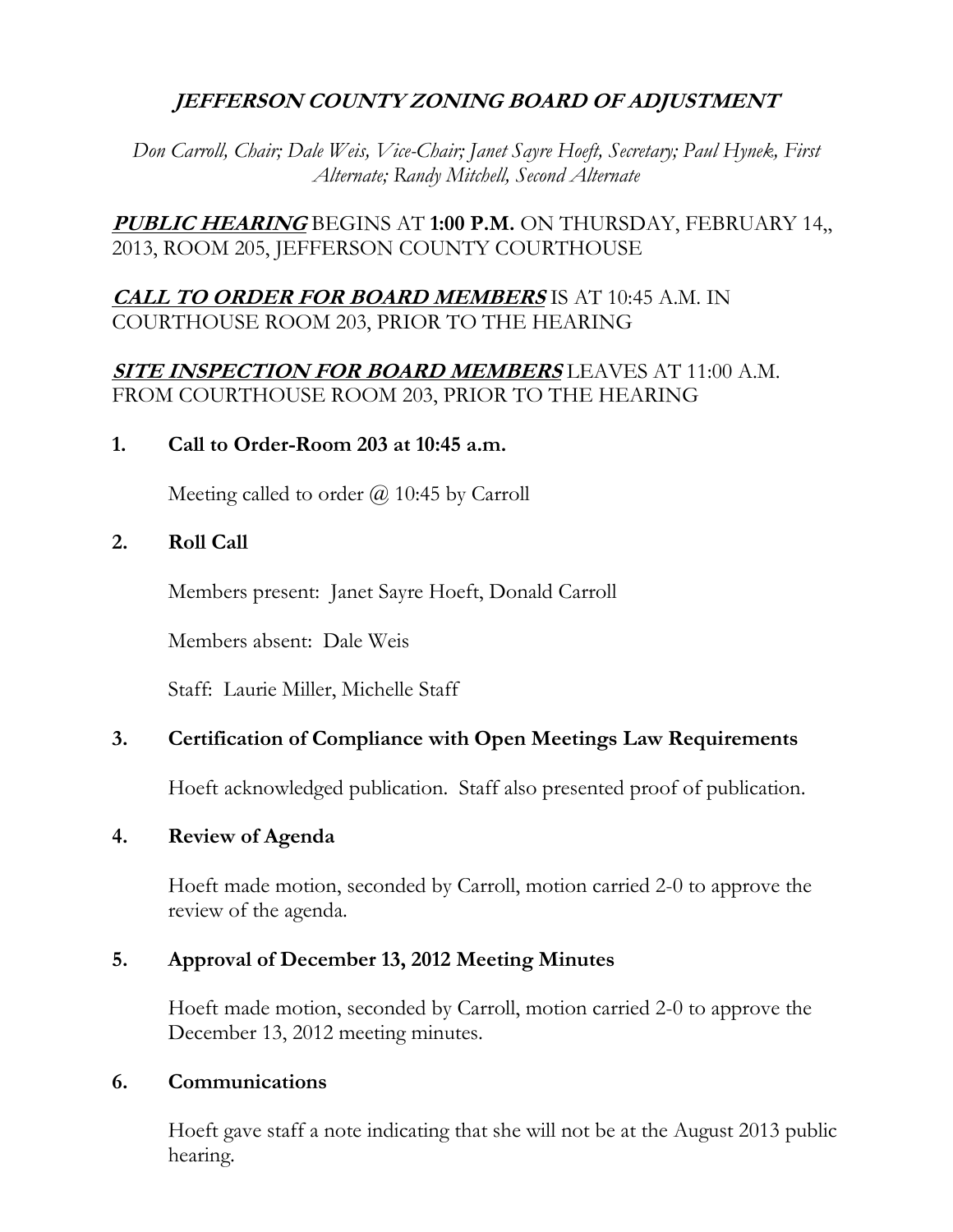**7. Site Inspections – Beginning at 11:00 a.m. and Leaving from Room 203**

## **8. Public Hearing – Beginning at 1:00 p.m. in Room 205**

Meeting called to order  $(a)$  1:00 p.m. by Carroll

Members present: Carroll, Hoeft

Members absent: Weis

Staff: Laurie Miller, Michelle Staff

## **9. Explanation of Process by Board of Adjustment Chair**

The following was read into the record by Hoeft:

## **NOTICE OF PUBLIC HEARING JEFFERSON COUNTY ZONING BOARD OF ADJUSTMENT**

**NOTICE IS HEREBY GIVEN** that the Jefferson County Zoning Board of Adjustment will conduct a public hearing at 1:00 p.m. on Thursday, February 14, 2013 in Room 205 of the Jefferson County Courthouse, Jefferson, Wisconsin. The matter to be heard is an application for variance from terms of the Jefferson County Zoning Ordinance. No variance may be granted which would have the effect of allowing in any district a use not permitted in that district. No variance may be granted which would have the effect of allowing a use of land or property which would violate state laws or administrative rules. Subject to the above limitations, a variance may be granted where strict enforcement of the terms of the ordinance results in an unnecessary hardship and where a variance in the standards will allow the spirit of the ordinance to be observed, substantial justice to be accomplished and the public interest not violated. Based upon the findings of fact, the Board of Adjustment must conclude that: 1) Unnecessary hardship is present in that a literal enforcement of the terms of the ordinance would unreasonably prevent the owner from using the property for a permitted purpose or would render conformity with such restrictions unnecessarily burdensome; 2) The hardship is due to unique physical limitations of the property rather than circumstances of the applicant; 3) The variance will not be contrary to the public interest as expressed by the purpose and intent of the zoning ordinance. **PETITIONER, OR THEIR REPRESENTATIVE, SHALL BE PRESENT.** There may be a site inspection prior to public hearing which any interested parties may attend; a decision shall be rendered after public hearing on the following: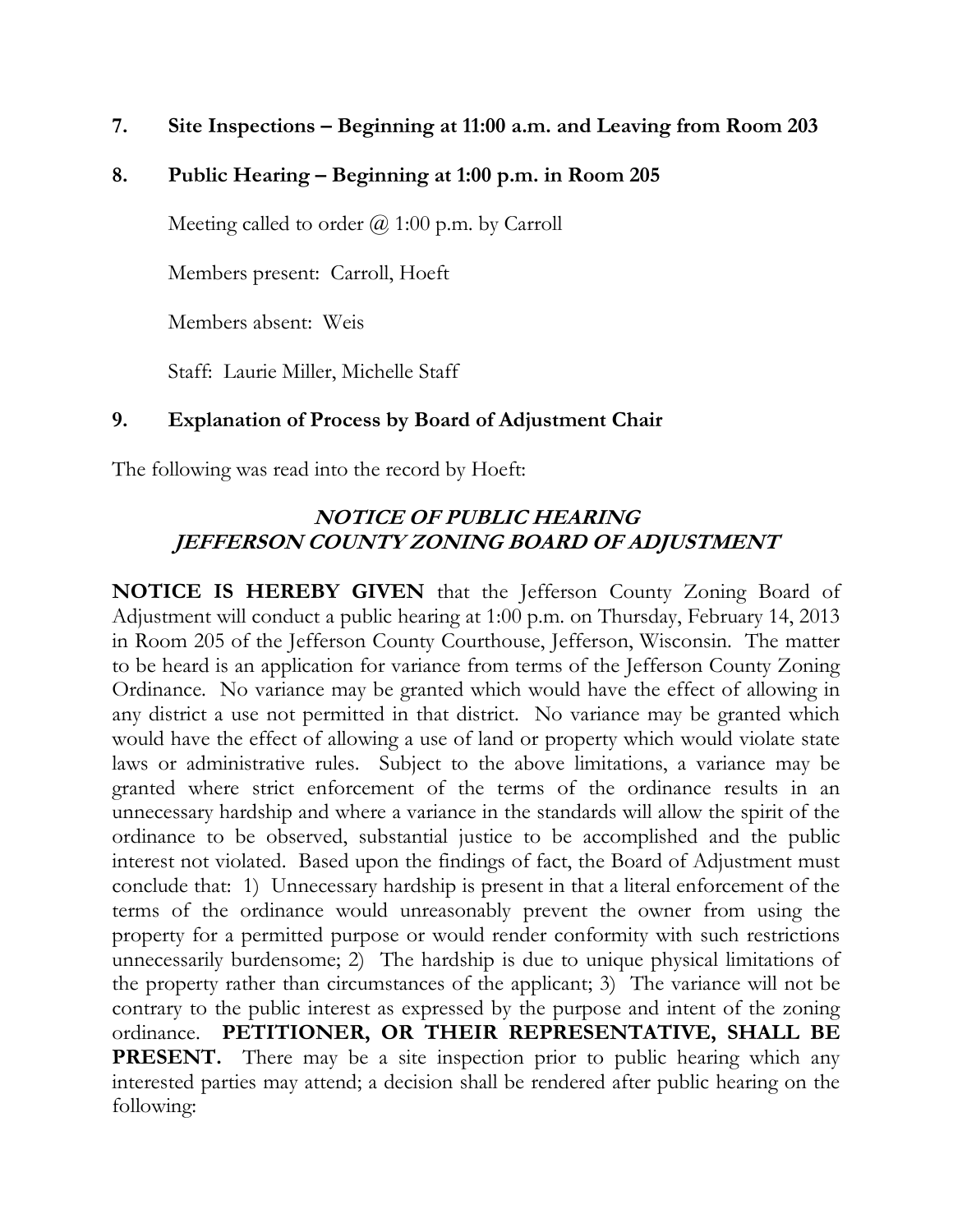**V1401-13 – Ernest & Karen Bankert:** Variance to sanction a new A-3 lot on a proposed Town road requiring dedication, with structures at less than 20 feet from a side lot line as required by Sec. 11.04(f)8 of the Jefferson County Zoning Ordinance. The site is on PIN 006-0716-0914-000 (40 Acres) in the Town of Concord at N1356 Homeview Road.

Ernest Bankert presented his petition. Karen Bankert also presented information to the Board.

There were no questions or comments in favor or opposition of the petition. There was a town response in the file, approving the petition, which was read into the record by Hoeft. Lloyd Zastrow from the Town of Concord was also present and explained to the board the road access to the proposed lot, and the deeding of lands to the town.

Staff report was given by staff. Staff questioned Zastrow on the the road dedication – to be included on CSM. There was a discussion on road dedication and the access requirements on the final CSM.

Carroll questioned Zastrow on the documentation verification of the dedication of land to the town. Carroll questioned if the petitioner would be adverse to the requirement should the garage or shed be replaced, that they need to meet the setbacks. Hoeft questioned if this would have anything to do with the ag operation. Hoeft touched upon ag production and noted this lot was all buildings. Staff explained the additional steps needing to be taken to create the lot.

## **10. Decisions on Above Petitions (See following pages & files)**

### **11. Adjourn**

Motion was made by Hoeft seconded by Carroll, motion carried 2-0 to adjourn @ 1:28 p.m.

## **If you have questions regarding these matters, please contact the Zoning Department at 920-674-7113 or 920-674-8638.**

The Board may discuss and/or take action on any item specifically listed on the agenda.

# **JEFFFERSON COUNTY ZONING BOARD OF ADJUSTMENT**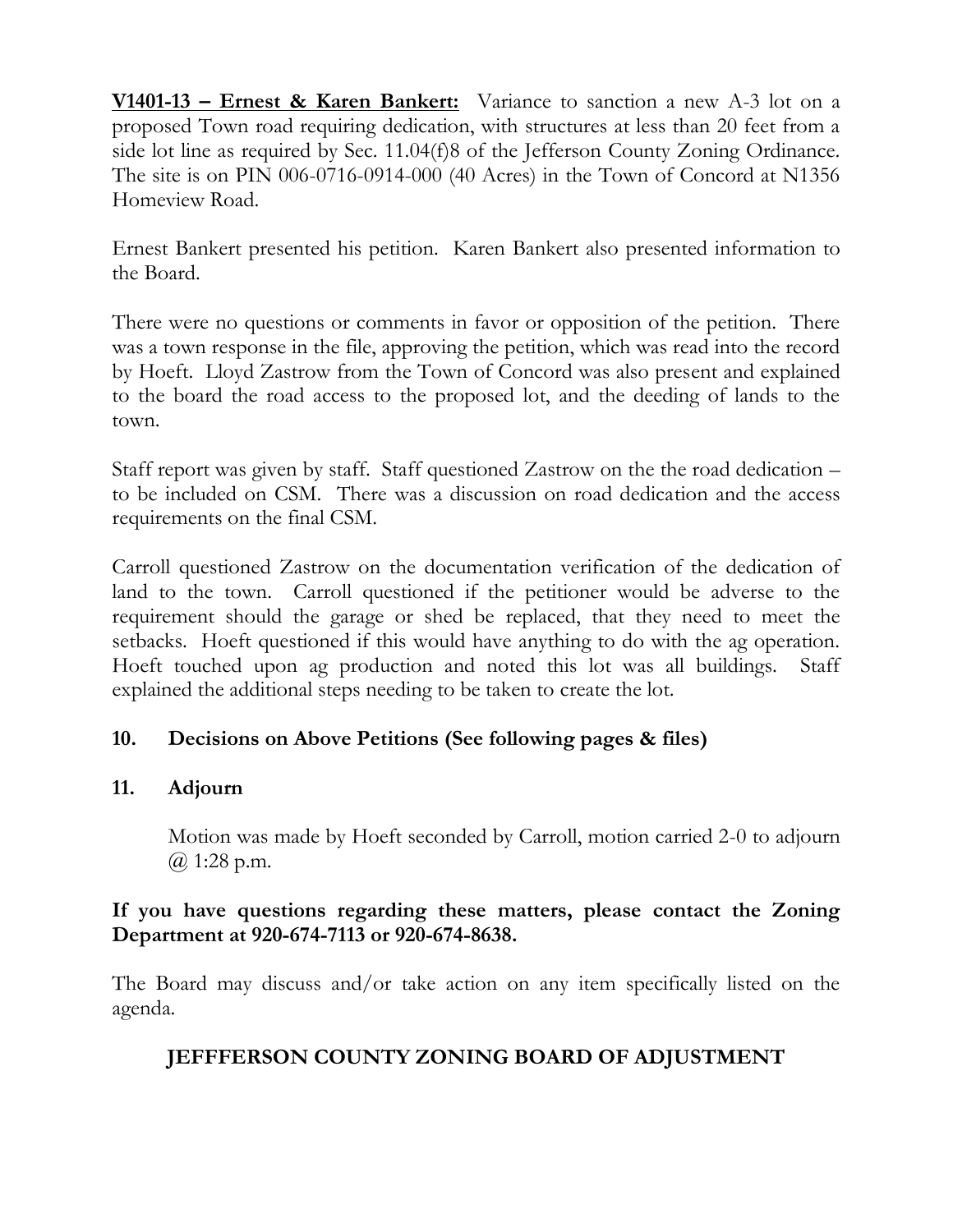Individuals requiring special accommodations for attendance at the meeting should contact the County Administrator at 920-674-7101 at least 24 hours prior to the meeting so appropriate arrangements can be made.

*A digital recording of the meeting will be available in the Zoning Department upon request.*

## **DECISION OF THE ZONING BOARD OF ADJUSTMENT JEFFERSON COUNTY, WISCONSIN**

**FINDINGS OF FACT**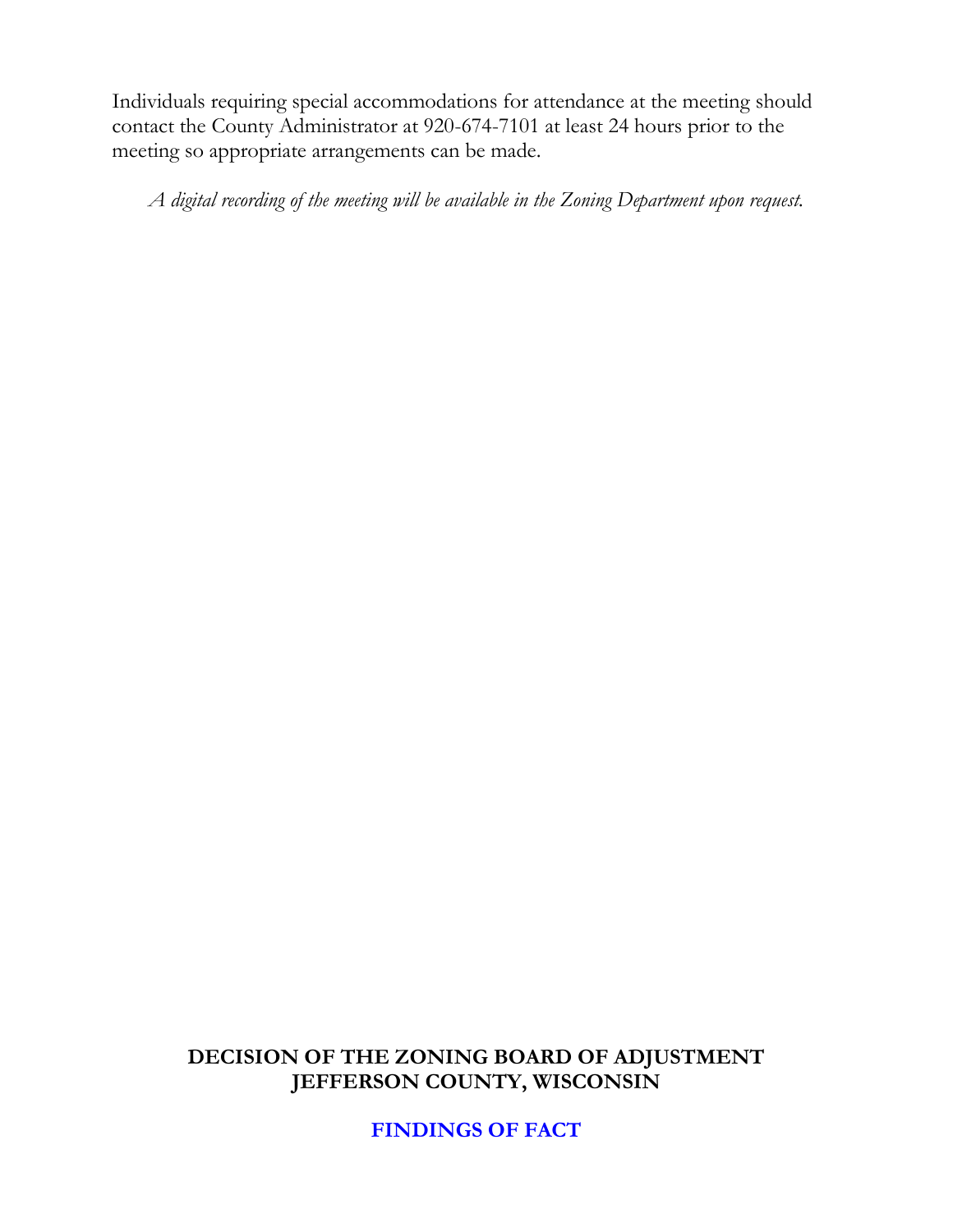| <b>PETITION NO.:</b>   | 2013 V1401                |
|------------------------|---------------------------|
| <b>HEARING DATE:</b>   | 02-14-2013                |
|                        |                           |
| <b>APPLICANT:</b>      | Ernest A. & Karen Bankert |
|                        |                           |
| <b>PROPERTY OWNER:</b> | <b>SAME</b>               |
|                        |                           |
| PARCEL $(PIN #)$ :     | 006-0716-0914-000         |
|                        |                           |
| TOWNSHIP:              | Concord                   |
|                        |                           |
|                        | .                         |

**INTENT OF PETITIONER: Variance to create a new, one acre A-3 Agricultural/ Rural Residential lot around an existing detached accessory residential structure and an existing shed closer than 20 feet from a proposed side lot line**

THE APPLICANT REQUESTS A VARIANCE FROM SECTION 11.04(f) 8 **OF THE JEFFERSON COUNTY ZONING ORDINANCE.**

#### **THE FEATURES OF THE PROPOSED CONSTRUCTION AND PROPERTY WHICH RELATE TO THE GRANT OR DENIAL OF THE VARIANCE APPLICATION ARE:**

 **The petitioners are proposing to split off an original homestead from the farm. Currently, there are two homes on the farm, the original homestead and one built in 1974. The petitioners are proposing to create a new, one acre lot around the old homestead including a detached garage, where the proposed lot line would be placed between two structures. The existing residence would meet all setbacks required, but the detached accessory structure is being proposed at a setback of 8.2 feet from the lot line, whereas the required setback is 20 feet. In addition, on the remaining lands, there is an existing shed where the proposed setback is 7.9 feet, whereas the required setback is 20 feet. The two structures are a detached garage which was built in 2000 and a shed which was built in 1976.**

 **Other actions pending approval and required for this land division are a rezoning amendment approval from the Jefferson County Board and Town Board dedication of the proposed public road.** 

**FACTS OR OBSERVATIONS BASED ON SITE INSPECTIONS: Site inspections conducted. Observed property layout & location.**

**FACTS PRESENTED AT PUBLIC HEARING: See tape, minutes & file.**

#### **DECISION STANDARDS**

#### **A. NO VARIANCE MAY BE GRANTED WHICH WOULD HAVE THE EFFECT OF ALLOWING IN ANY DISTRICT A USE NOT PERMITTED IN THAT DISTRICT**

**---------**